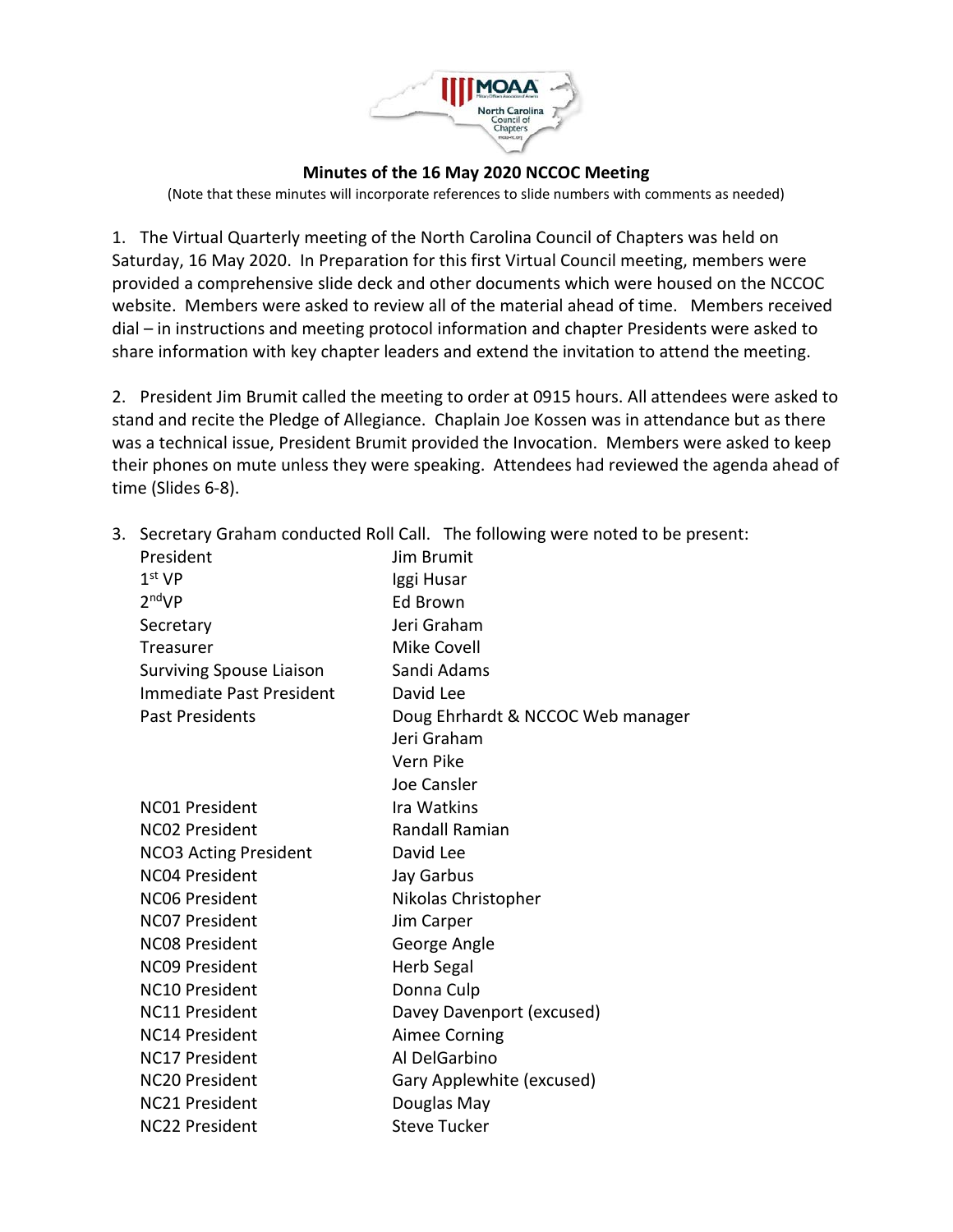We were delighted to have our Special Guest – CAPT Erin Stone , USN (Ret) Program Director, Council & Chapters Affairs join us and speak with our NCCOC members.

4. President Brumit asked that Chapter Presidents introduce the leadership of their Satellite Chapters.

Donna Culp (NC10) introduced David McCracken – Smokey Mountain Satellite and Rob Ewart – Black Mountain Satellite.

Jay Garbus (NC04) introduced Chris Coke -Lake Norman Satellite.

Al DelGarbino (NC17) introduced CDR Matt Walker – Elizabeth City Coast Guard Satellite.

5. Approval of 15 February 2020 NCCOC meeting minutes: (Slide 9). A motion to approve the minutes was made by Ed Brown and seconded by Iggi Husar. President Brumit asked for discussion and a motion to amend the minutes was made by David Lee and seconded by Mike Covell. As there was no further discussion, President Brumit asked for a vote which was seconded by Nick Christopher. Unanimous approval followed.

- 6. Mike Covell presented the Treasurer's Report
	- a. Agenda (Slide 10)
	- b. Chapter Dues (Slide 11) Added Sandhills 2020 member report of 184, Amount Paid \$276 which then provided total of members to be 1332 which equated then to a total paid by chapters to be \$1990.50.
	- c. Profit & Loss Budget vs. Actual (Slide 13)
		- Responding to a question about MOAA-President's travel, Mike explained that MOAA provides \$1,150 for Council Presidents travel to chapters.
		- \$363.40 used to date.
		- \$290.00 given to chapters for recruiting endeavors.
	- d. Money Market Investment (Slide 14)
		- Mike commented that probably our investments will not bring great news secondary to the impact of the Covid-19 pandemic.
	- e. Issues (Slide 16)
		- Mike reported that he is budgeting \$400/quarter for incentives. At the end of June, any chapter
		- that has 100% of National MOAA membership will get \$50.
		- Retention Chapters that have 100% retention at the end of the year will get paid in Jan.2021 with an estimate of \$1350.
		- Welcome to Mike Pomponio, WNC member who has recently been appointed as Assistant Treasurer.
		- President Brumit asked that we vote for the Budget which was then unanimously approved.
- 7. Legislative Actions (Slides 17-25) Highlights 1<sup>st</sup> VP Iggi Husar
	- a. Slide 17 Working to improve our NC Veteran Friendly Status.
	- b. Slide 18 Focus on strategies to obtain relief from NC income tax for active & retired military personnel.
	- c. Slide 19 Enhance legislative efforts by all chapter members, not only Legislative Liaisons